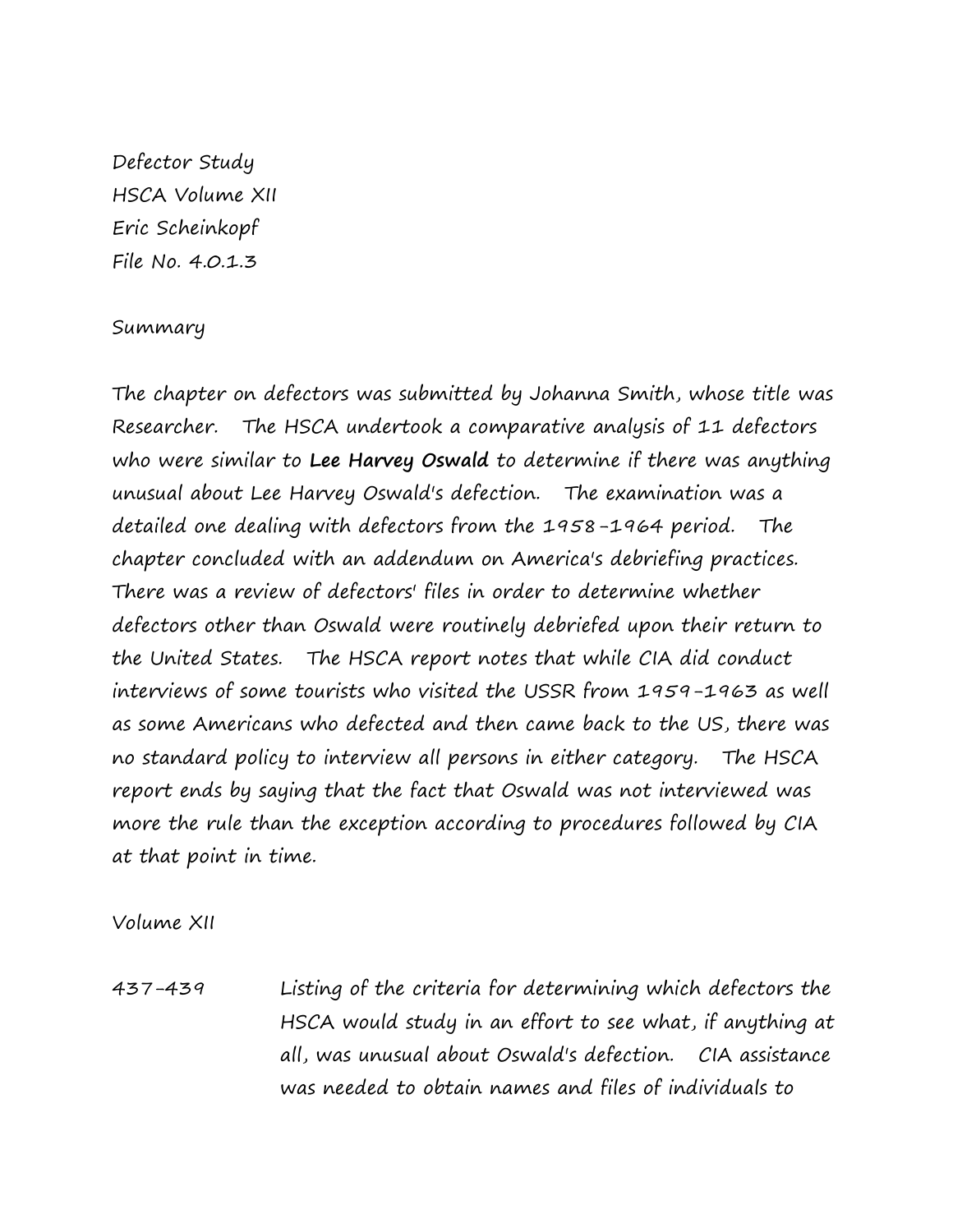study. The HSCA wanted to know who defected between 1958 and 1964 and was provided with 380 names by the CIA. CIA provided a computer listing of the name, a 201 file number, the date and place of birth, a compilation of information derived from the 201 file and citations for various other Government agency reports. HSCA went through a winnowing process to determine which individuals to study. Those born outside the United States, had gone to the USSR at a time other than from 1958-1962 and those who remained outside the US until 1964 were not studied. HSCA then decided to examine the files of the remaining 23 individuals.

Next the HSCA examined the State Department's October 25, 1960 request to the CIA for information on 13 individuals they considered defectors. Oswald's name was on the list as were seven individuals whose files the committee had decided to examine under previous criteria. Also on the list of 13 names were two individuals whose names had appeared on the computer listing but had been excluded because they were not born within the US and three individuals who had not previously been known to the committee as defectors. The CIA responded to the State Department request on November 21, 1960 and in addition to the names on the State Department's request added two other names of individuals who, while not renouncing their US citizenship, were employed by the bloc nations in which they resided.

On February 27, 1978 the HSCA wrote CIA requesting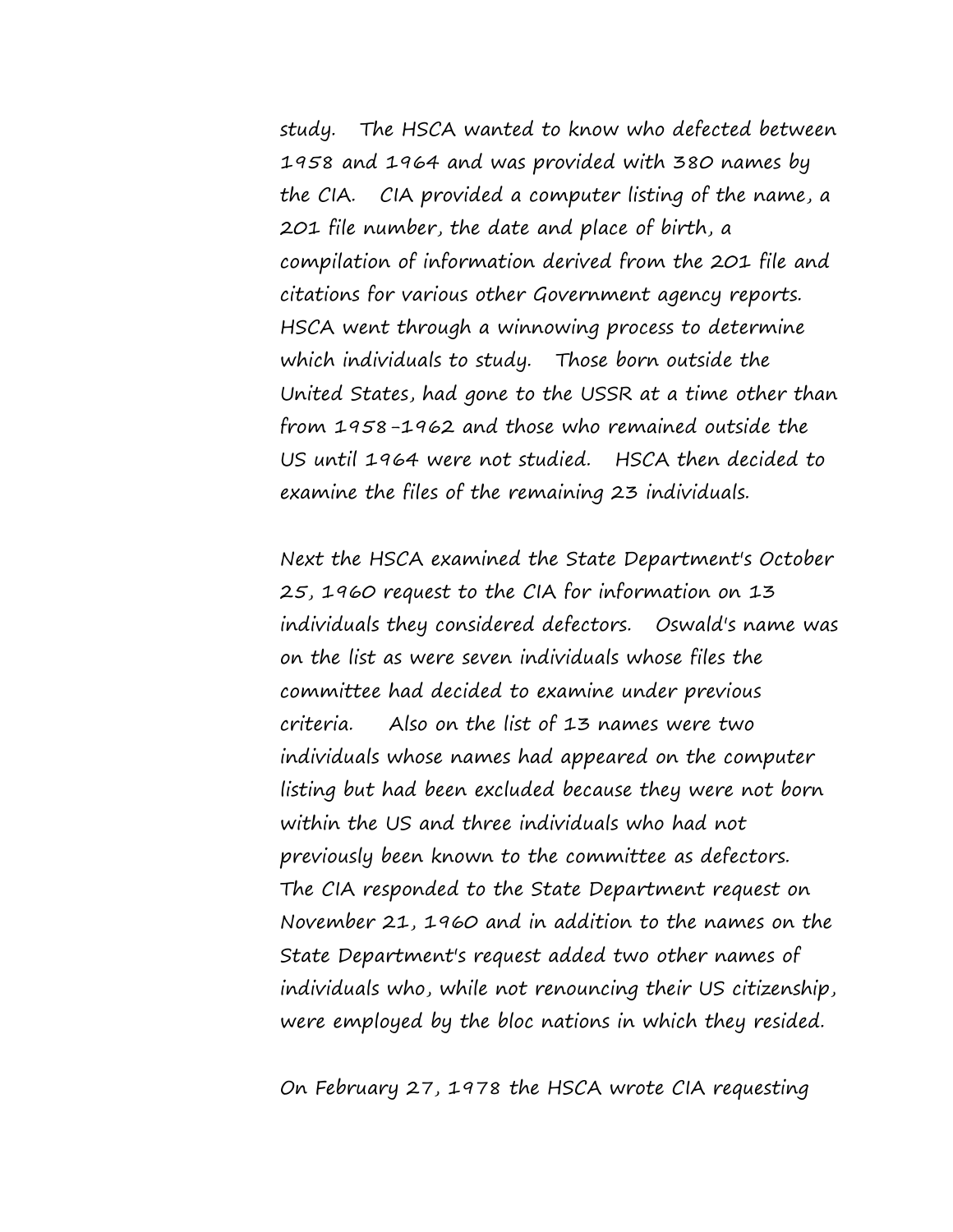access to 201 files for the following individuals: the 23 names from the computer listing, 5 others whose names appeared on the defector list with Oswald's name and another person (because the CIA added his name as a possible defector). Subsequently, five individuals were immediately dropped from the study. One person, a **Sergeant Jones (first name unknown)** could not be identified by CIA without additional data which could not be found (name was on the request list State sent to CIA).

Two others were eliminated because they defected to Communist China and did not offer any insight into Oswald's defection to the USSR. The information on two others **(William H. Martin and Bernon F. Mitchell)** was considered too sensitive in nature by CIA to be given to the committee (these names were also on the same request sent from State to CIA). The committee also requested the FBI, State and DoD to provide selected information on the 24-name defector sample. From the information available, the committee performed an analysis of the treatment provided by the Soviets to individuals during the approximate period that Oswald was there.

The HSCA used an extensive set of criteria in conducting its study. They were: background, date of defection, defection with whom, rejection of American citizenship, and the length of time for residence to be granted and the type permitted. Also examined were the circumstances after defection and before resettlement, any propaganda statements made to the Soviet press,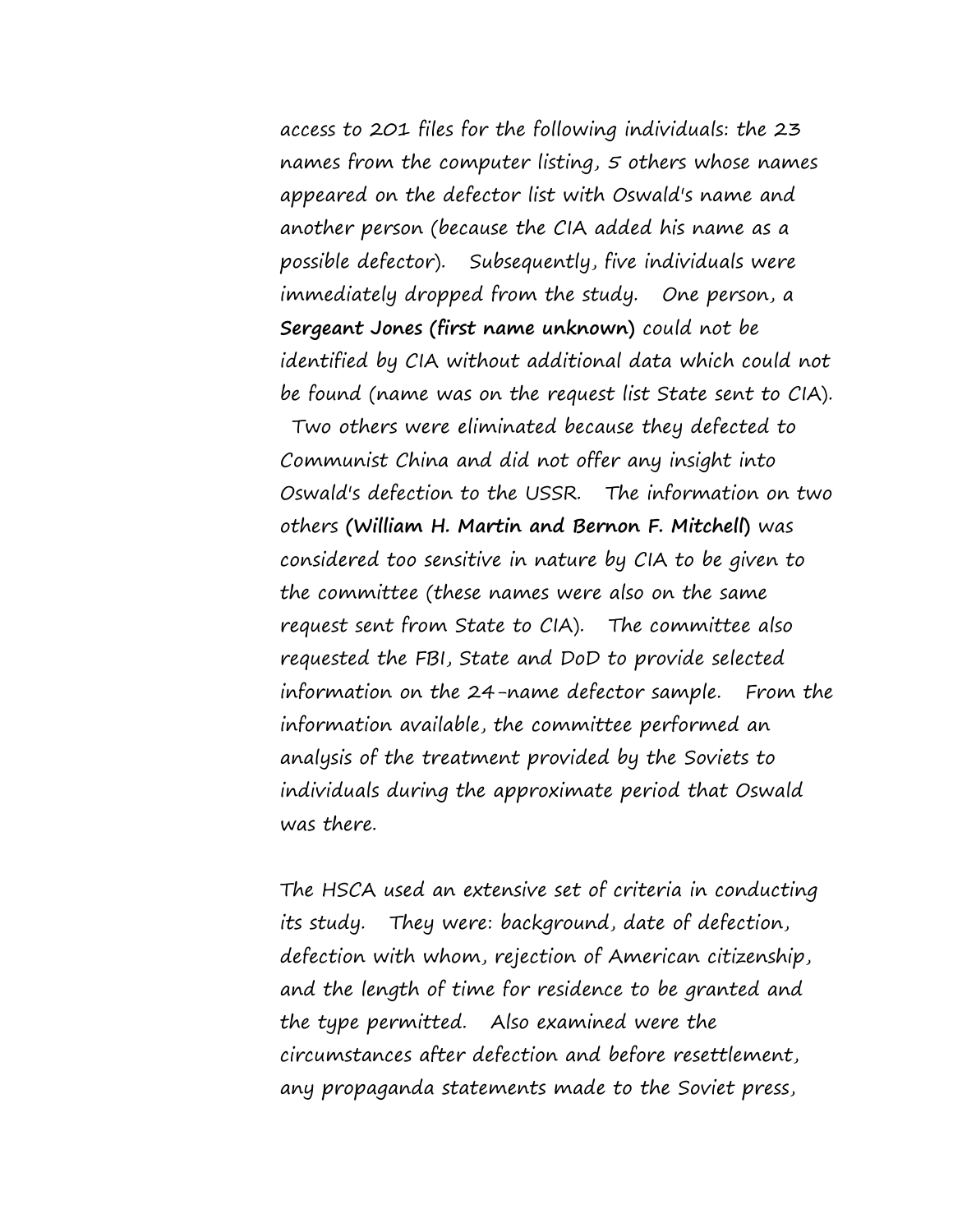relationships with Soviet citizens and where they resided.

Military training prior to defection was also examined as was the job held while in the USSR, any income and financial aid provided and any contact with Soviet officials, especially KGB personnel. Known surveillance was also an item of interest for HSCA as well as the time period for the USSR to grant an exit visa, and the time taken by the United States to grant an entrance visa. Time periods for spouses and children to obtain either type of visa was also studied.

The HSCA ultimately dropped 13 names from the list of 24 for the following reasons: (a) lack of substantive information on the individual, (b) Communist party members who made many trips to the USSR, were there on official party business, or had lived outside the US for an extended time period before entering the USSR which made comparison to the Oswald situation difficult and (c) residing in the USSR for over 20 years which again made a comparison to the Oswald case difficult. Thus the defector sample studied was reduced to 11 individuals.

439-449 An synopsis of the other 11 defector cases was conducted on these pages. The individuals profiled were **Morris and Mollie Block, Harold Citrynell, Bruce Frederick Davis, Shirley Dubinsky, Joseph Dutkanicz, Martin Greendlinger, Nicholas Petrulli, Libero Ricciardelli, Vladimir Sloboda, and Robert Webster**. Those defectors, besides Oswald,with a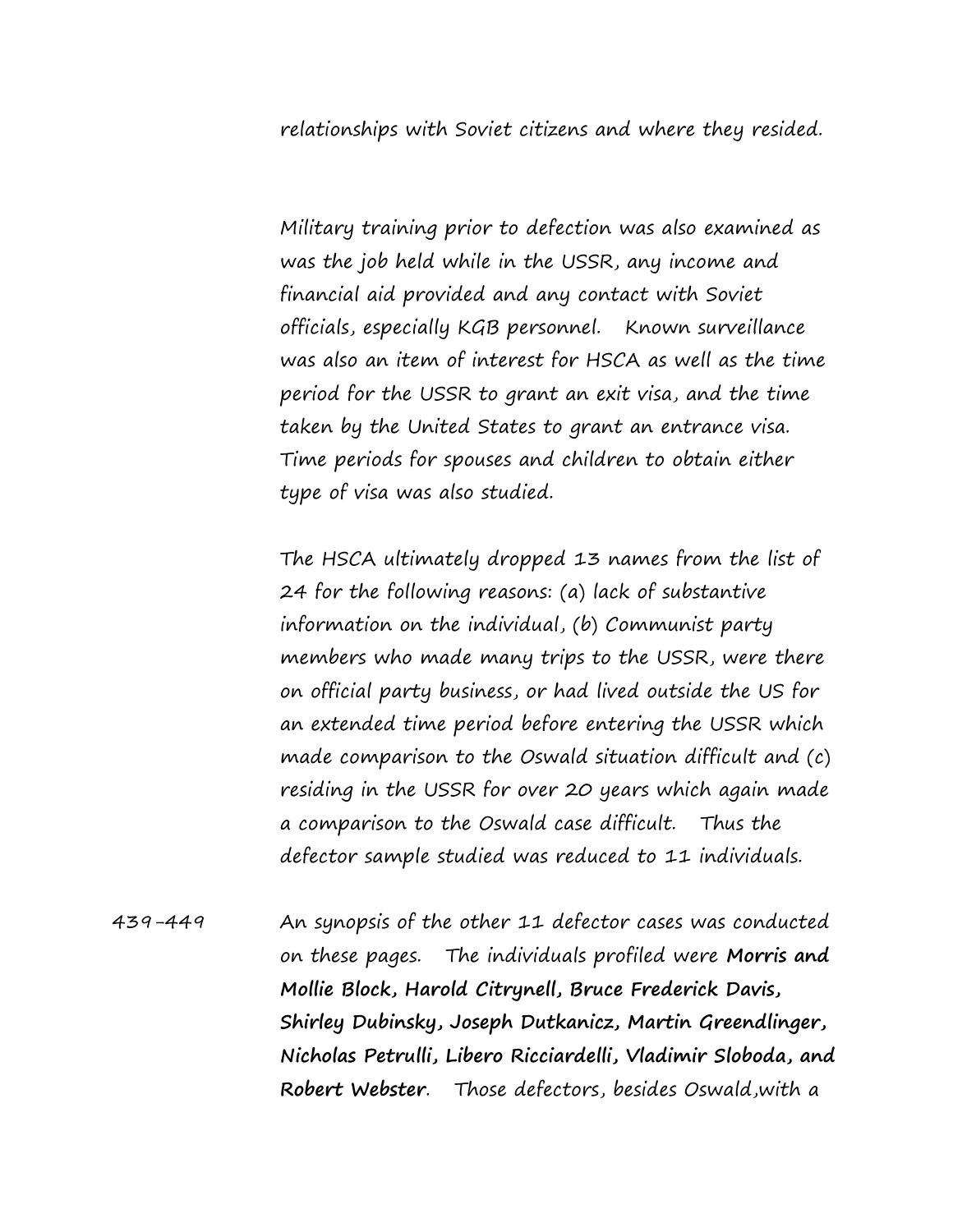military background were **Bruce Frederick Davis, Joseph Dutkanicz, and Vladimir Sloboda. Robert Webster** worked with the Rand Development Co.

451-457 Description of **Lee Harvey Oswald** Case. Given the other files we we have on his time in the USSR, I did not go into too much detail here. The HSCA notes that in May 1964 the USSR provided approximately 15 documents concerning the "sojurn" employment and medical history of Oswald as well as his and Marina's departure from the USSR. The HSCA also added that no documents appear to be from the KGB or make any mention of his being debriefed by it.

458 The HSCA began an analysis on this page which compared various facets of the Oswald case with that of the 11 other defectors.

> The report notes the difficulties Oswald had in obtaining citizenship while residing in the USSR. He was not a Soviet citizen while in the USSR. After not receiving Soviet citizenship in October 1959, he attempted to commit suicide in an effort to delay a departure mandated by the authorities. After his hospital stay, he again did not receive citizenship but on January 4, 1960 received a residence visa for foreigners without citizenship.

> The HSCA report notes that one year later, this visa was extended after Oswald refused the Soviet citizenship offered him. In January 1962, the US Embassy in Moscow reissued his US passport and the Soviets issued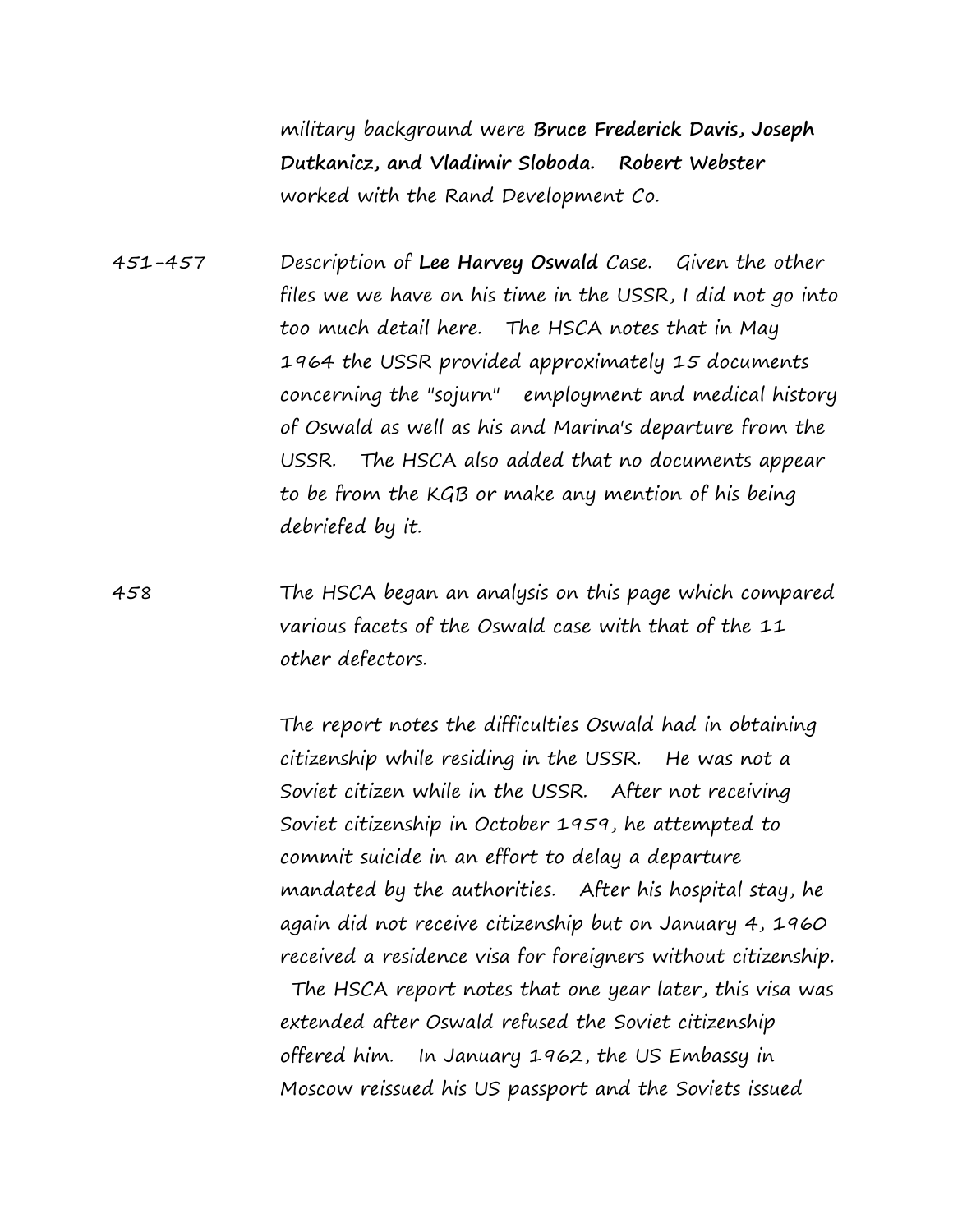him a residence visa for foreigners.

Other Americans defecting had difficulty obtaining Soviet citizenship. **Ricciardelli** repeatedly requested citizenship and eventually received an Internal Russian Passport, indicating he was a Soviet citizen, in July, 1959. His wife refused a Soviet passport but his children were considered Soviet citizens.

**Robert Webster** waited for 2 months for acceptance by the Soviets and received citizenship only after altering his stated reason for defection and assuring the Russians that he could manufacture the Rand spray gun he was exhibiting in the Soviet Union.

Neither **Dubinsky nor Petrulli** were granted Soviet citizenship and both left the USSR. **Davis** was documented as a "stateless person" and allowed to reside in the USSR.

**Sloboda** waited one month to be granted Soviet citizenship as did his oldest and youngest child. His wife and middle child were issued internal passports for foreigners.

**The Blocks** were offered Soviet citizenship but they received internal passports for foreigners. After a number of years they were pressed to accept Soviet citizenship but would not do so.

**Dutkanicz** was granted citizenship by the Supreme Soviet, by special decree, 1 month prior to defection.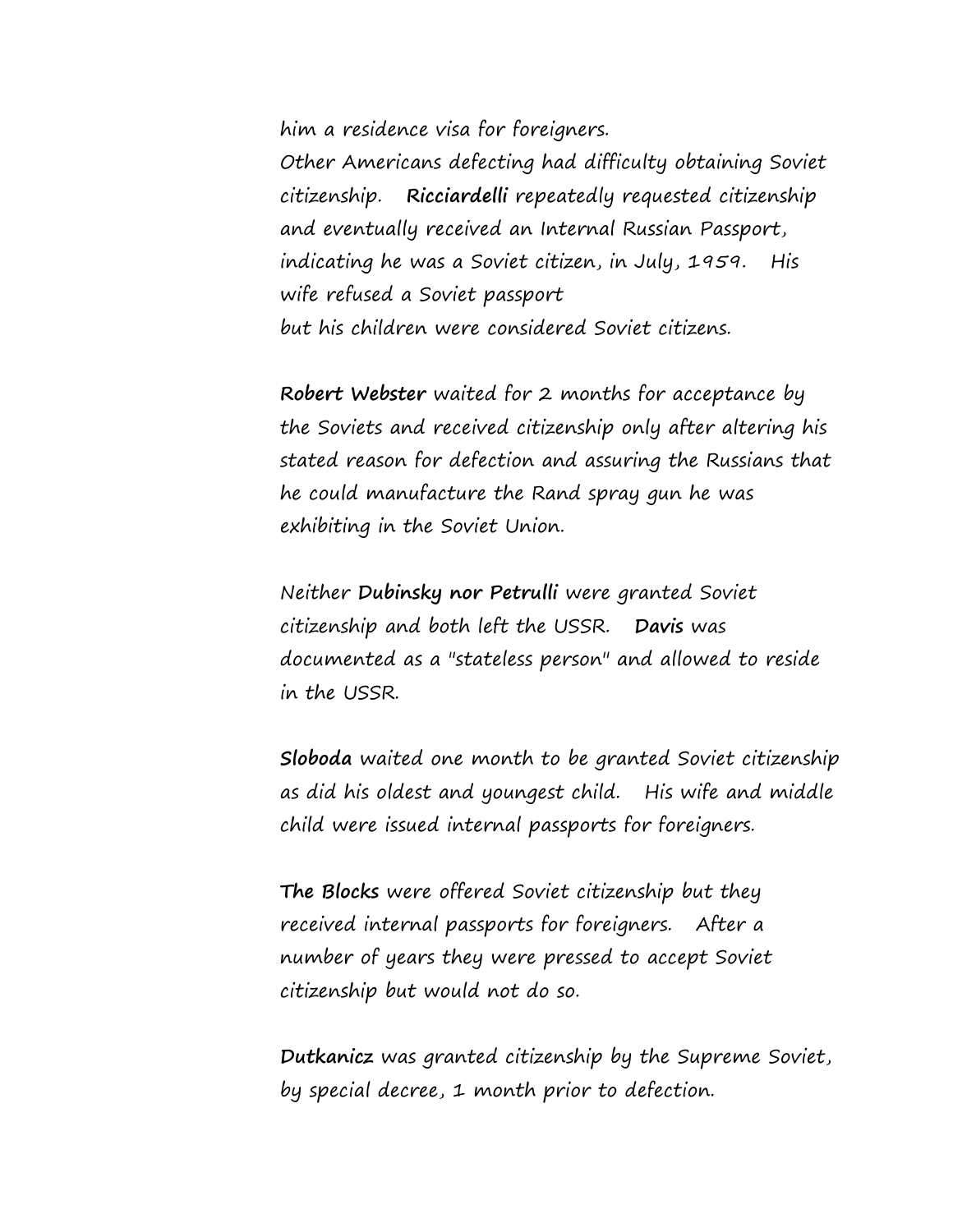459 The HSCA report discussed the use made or not made by the USSR for propaganda purposes of the American defectors. When Richard Snyder, the American consul at the Moscow Embassy and the man who spoke with Oswald in 1959, was asked about this he said "that if there is a usual pattern [Snyder noted how difficult it is to use this phrase because no two cases are alike]... it is that there is some exploitation of the defector in the Soviet public media, usually after the details of his defection have been settled, particularly the detail as to whether the Soviet Union desires to have him. Up to that point, publicity in the Soviet Press probably is not to be expected."

> Snyder did testify that in the Oswald case, there was no known Soviet press or propaganda which contradicts Marina Oswald's testimony to the Warren Commission. HSCA found no information that any Oswald statements were used for Soviet propaganda purposes.

HSCA found no information that the Soviets had used **Citrynell, Dubinsky, Greendlinger, Petrulli or Webster** for propaganda purposes. Also, HSCA stated that there was no apparent correlation between the granting of Soviet citizenship and subsequent propaganda exploitation. **Dubinsky and Petrulli** were not granted any type of residence visa while **Citrynell and Webster** became Soviet citizens with relatively little difficulty. There was a qualifying remark that the absence of data does not necessarily mean that the Soviets made no propaganda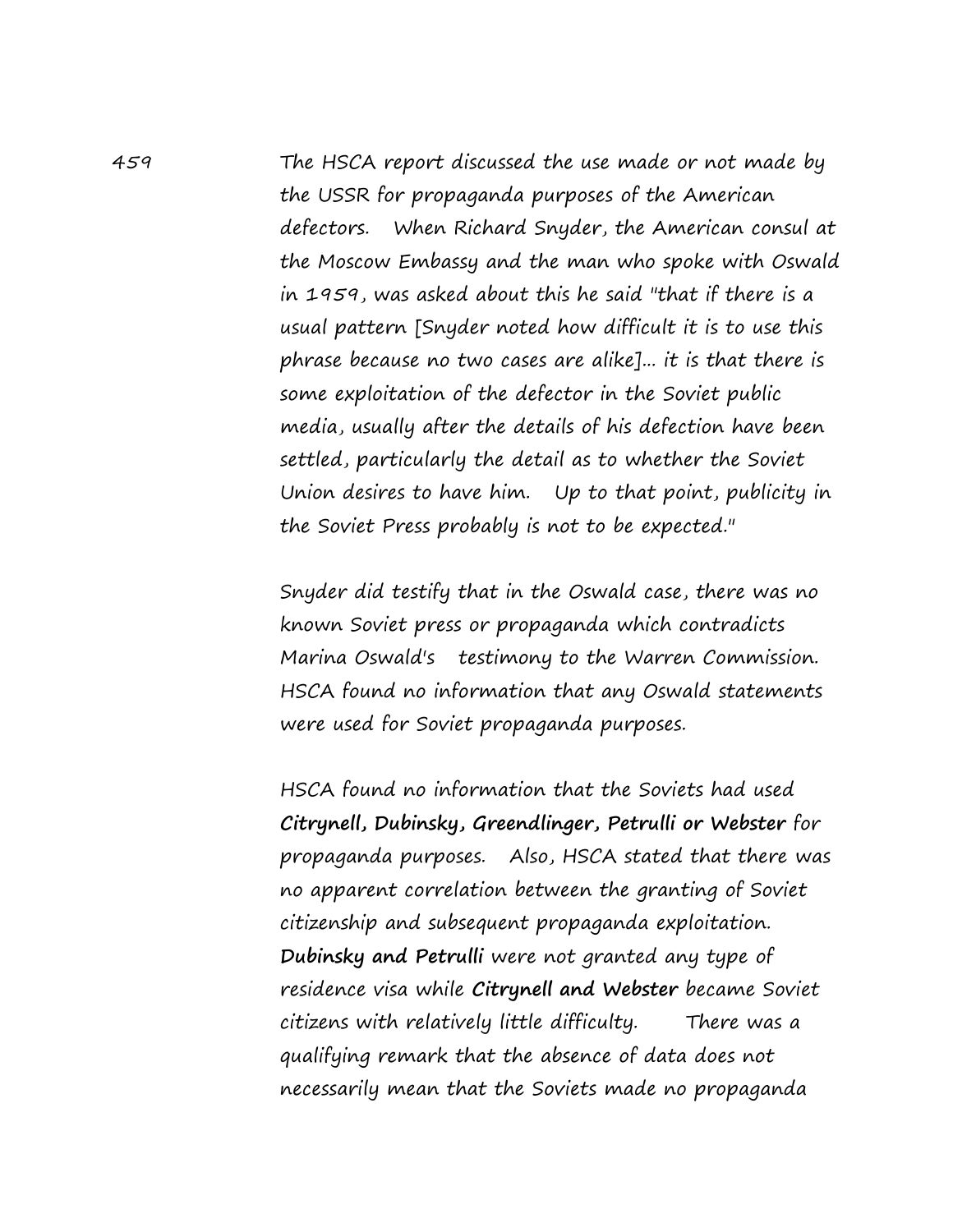use of these five persons or Oswald.

Three of the defectors who had anti-American propaganda statements published were Soviet citizens and two other defectors whose remarks received Soviet press possessed residence visas for foreigners. **Davis** was the only defector documented as a "stateless person," as was Oswald, who did have anti-American statements published for propaganda purposes.

Two defectors made propaganda statements during radio broadcasts. Both defectors, **Sloboda and Dutkanicz**, had contact with the KGB while stationed in West Germany with the US Army. They were still serving in the Army when they entered the USSR.

460 The HSCA compared the various defectors places of residence as well as employment and financial arrangements. All individuals, including Oswald, were assigned to reside in cities within the western part of the USSR. Income comparison was not easy as the number of household members varied over time. HSCA found that incomes of additional members were usually unknown and that the devaluation of the ruble in 1960 confused amounts in some cases.

460-461 The HSCA did an analysis of Soviet relationships (marriages to Soviet citizens) and exit visas. Only one Soviet exit visa was found to be granted in a shorter time period than was Oswald's's. But this was the only case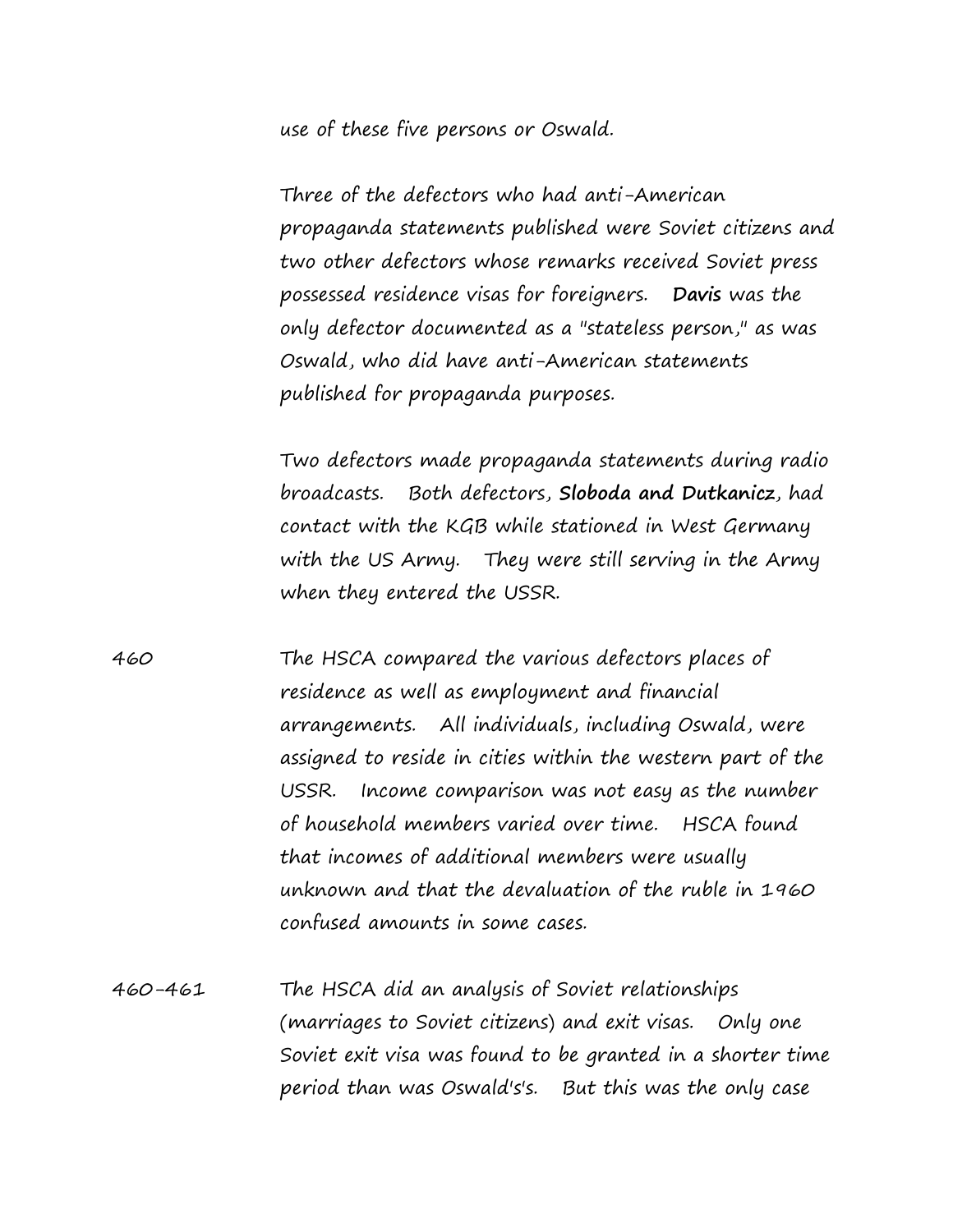where the visa (for **Sloboda's wife**) was an exit-reentry visa and the application procedures may have been different. This section concluded by saying that "reasons for Oswald's short wait obtaining an exit visa are unknown."

461-463 The HSCA did an analysis of KGB contact with American defectors. The report notes Oswald's lack of candor about his activities in the USSR during questioning by US Embassy personnel as part of his efforts to regain his US passport. The HSCA concludes that his lack of candor places into doubt his statement that (in the words of the HSCA), "he had never been subjected to any questioning...by Soviet authorities concerning his life prior to entering the Soviet Union and that he had never provided information to any Soviet organ." Oswald had seen a lot of his Intourist guide in Moscow, (an October 17, 1959 diary entry says this person asks him about himself and his reasons for "doing this"), and also met with Red Cross employees as well as representatives of the pass and registration or visa department. Without going into much detail, it is clear that Oswald had many contacts with Soviet officials and that some may well have been secretly KGB. The KGB frequently used Intourist guides as agents or sources of information, according to information provided to the committee by defecting KGB officers.

.

The HSCA noted that in reviewing the circumstances regarding KGB contact with these 12 defectors (Oswald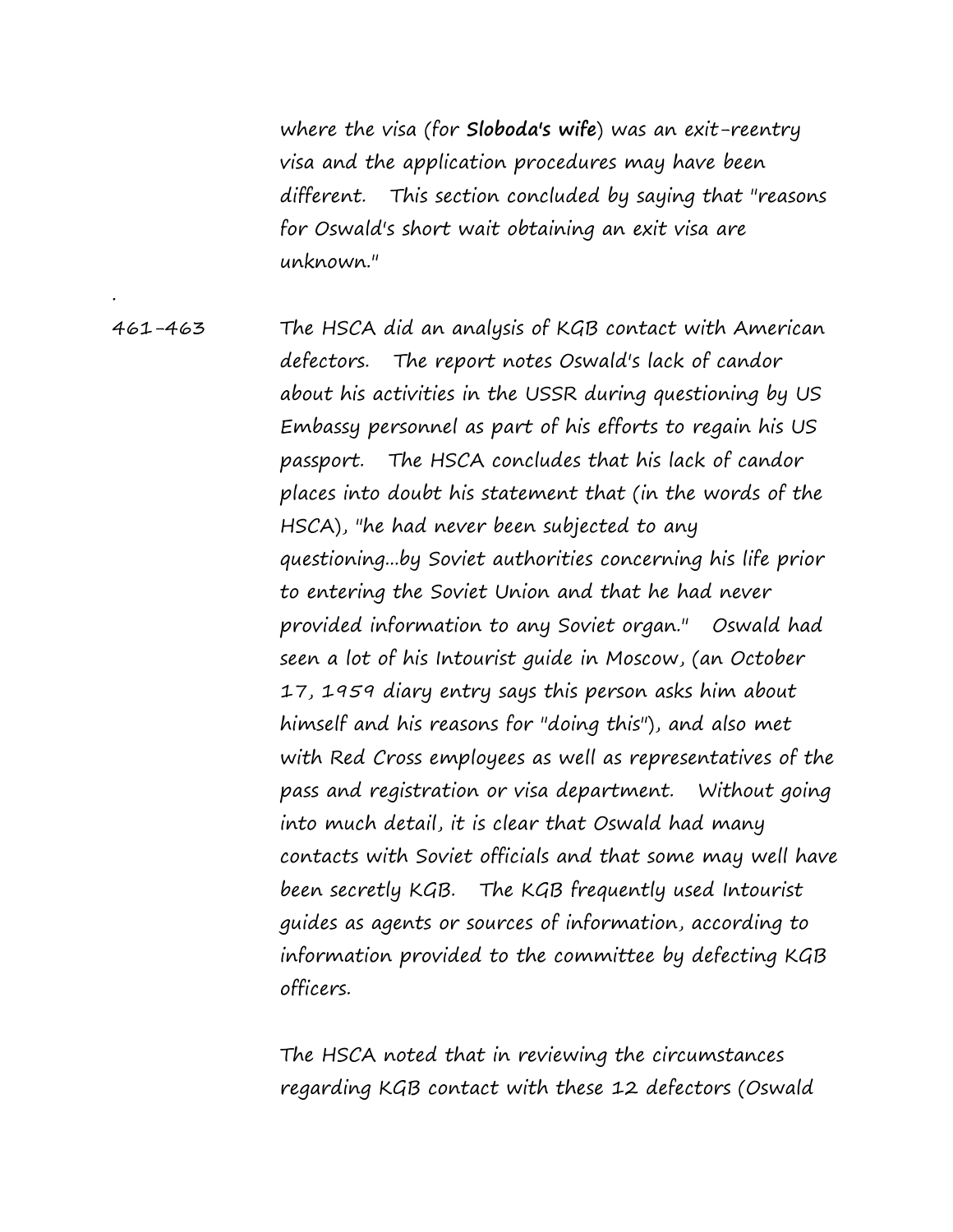and the other 11 studied) it could be concluded that only those having contact with the KGB prior to their defection had contact with Soviet intelligence afterward. However, the HSCA also noted that this conclusion would be in direct conflict with the testimony before the committee of experts in Soviet intelligence and KGB defectors. In addition, the HSCA learned that Americans entering the USSR were of intelligence interest to the KGB and that Americans who offered to defect were rare and especially paid attention to by the KGB. Most importantly, the HSCA found that in any case similar to that of Oswald, the defector would have been debriefed for intelligence information.

The HSCA concluded its section on KGB contact by noting that in the cases of these defectors, the representatives from the Soviet Red Cross, Intourist, the Office of Visa and Registration, the Ministry of Foreign Affairs and the KGB played overlapping roles. KGB officers would also use employees of the various other agencies as agents to gather information. In addition, defectors may not have realized they were meeting with KGB officers as these officers may have misrepresented their place of employment. Defectors themselves may have misrepresented any contact they may have had with agencies such as the KGB. For these reasons, the files on defectors may not accurately reflect their experiences in the USSR. Thus, as the HSCA notes, contact between the KGB and Oswald can not be ruled out. The HSCA report reveals that in most cases the FBI and CIA files reviewed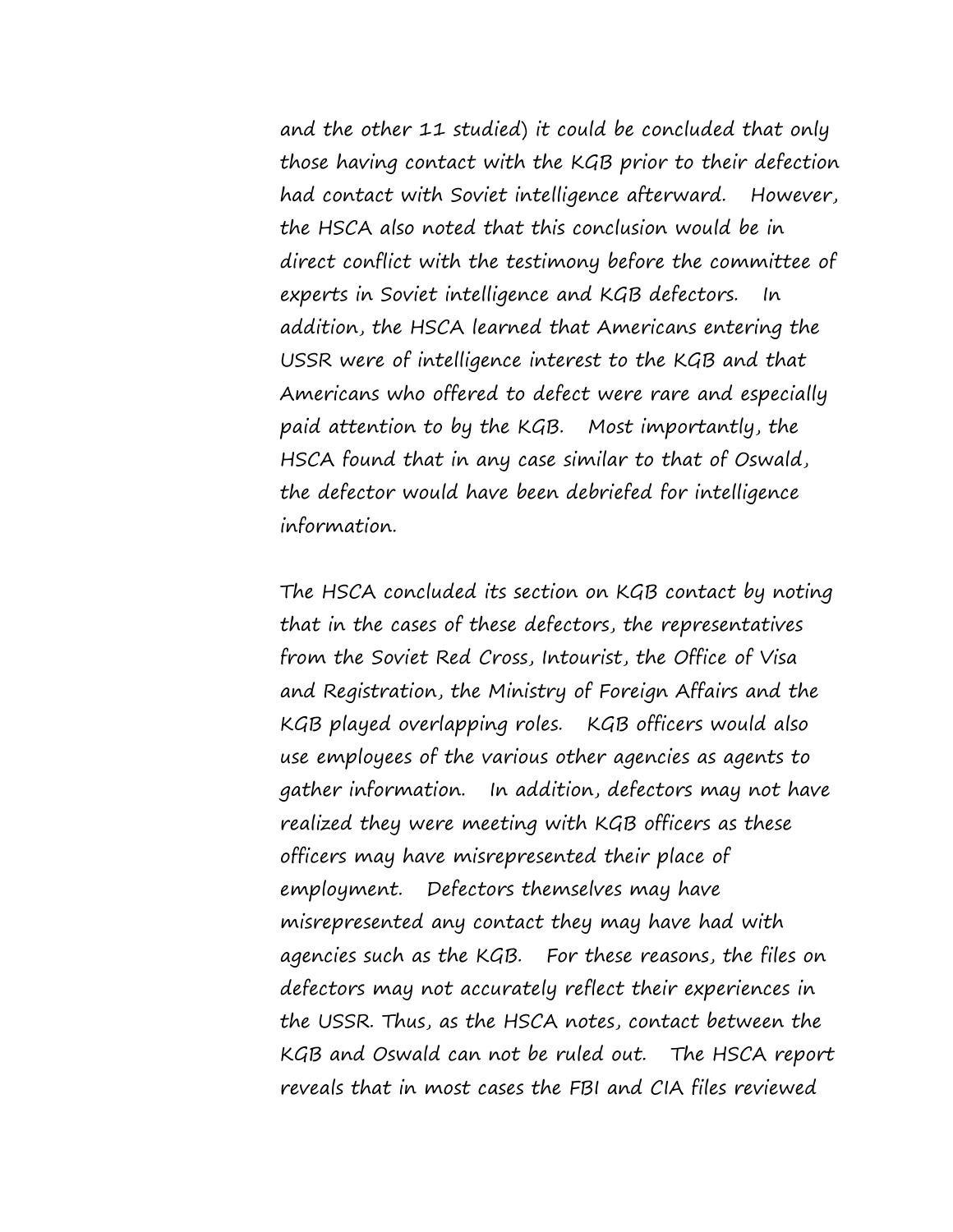did not contain indications of debriefing of the defectors by either agency in the United States meaning that most individuals were never asked if the KGB had made contact with them during their stay in the Soviet Union.

463-466 In a conclusion to the HSCA defector study, there was a section on American debriefing practices regarding defectors. The HSCA conducted a review of defector files to determine if defectors other than Oswald were "routinely" debriefed upon their return to the US. The period examined was 1958-1963.

> As was the case in compiling the list of Americans who had defected to the USSR, the HSCA used a list of criteria to determine who to study. Among the factors used in compiling the data was a person's 201 file number, arrival in the USSR and the date of departure, as well as employment in the USSR. In addition to the review of 201 files, Domestic Contact Division files were reviewed as well. Besides a CIA provided computer listing, the HSCA also looked at names from the October 1960 State Department request for information from the CIA on defectors.

> Ultimately the Committee requested files on 29 individuals who met the criteria of US citizens born in the US, who defected or attempted to do so from 1958-1963 and who returned to the US in the same period of time. CIA had files on 28 of them. Six were found not to have any indication of a return to the US.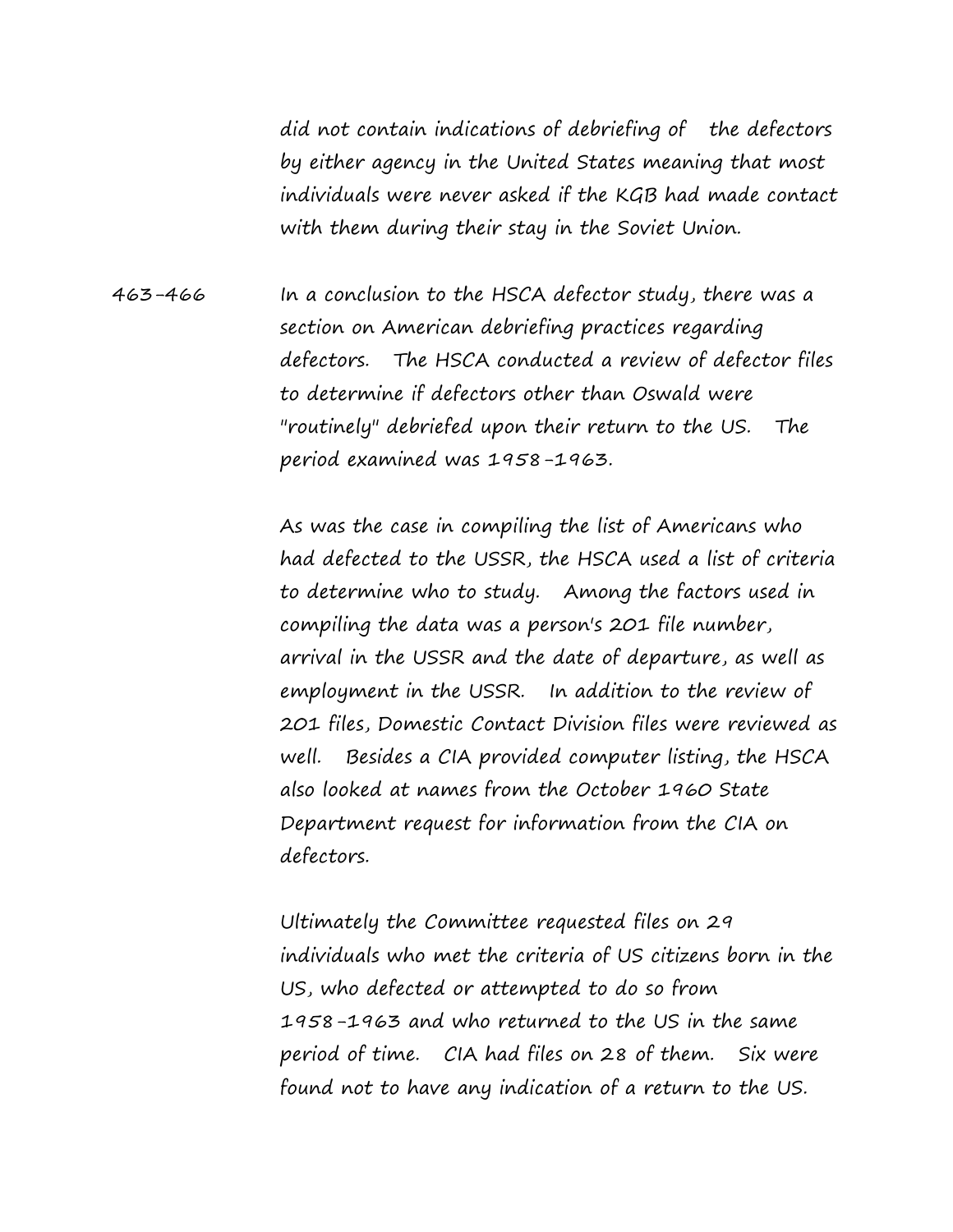Of the remaining 22, there is no record of CIA contact with 18 of them.

However, four of the files contained reports by sources who advised the Agency of their contact. One file regarding a former military person, **Bruce Frederick Davis**, contained a report of a debriefing.

The CIA's contacts with the remaining four defectors differed in each case. **Irving Amron** had been in the USSR since 1933 with his return in 1962. In 1964 he was debriefed by a CIA officer after applying for employment in response to a newspaper advertisement. **Harold Citrynell** was "unwittingly" interviewed by a CIA officer upon this officer's departure from the USSR. While CIA would have liked a full and controlled debriefing by CIA and FBI, there is no evidence in **Harold Citrynell's** 201 file or any Domestic Contact Division documents that suggested additional CIA contact.

**Robert Webster**, a plastics expert with Rand, and **Libero Ricciardelli,** who defected in hopes that a socialist system would help straighten out domestic problems and guarantee his children's future well-being, both received more extensive debriefings. CIA debriefed **Webster** in his home territory upon his return, along with Air Force representatives, and was later brought to Washington for a more extensive debriefing. CIA was interested in his work in the USSR and biographical information on persons he met while there. **Ricciardelli** was contacted soon upon his return to the US and was asked about why